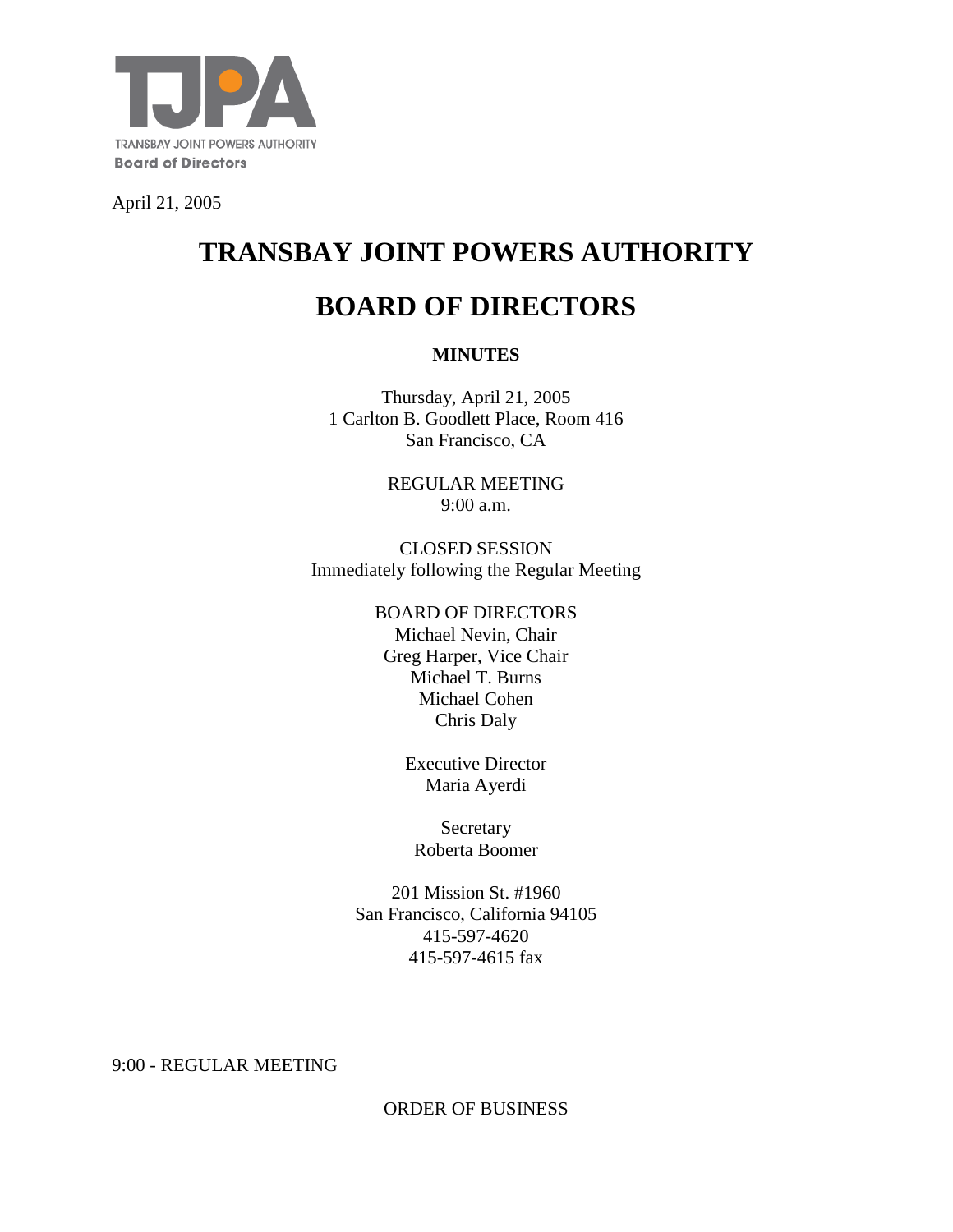

#### 1. Call to Order

Chairman Nevin called the meeting to order at 9:04 a.m.

2. Roll Call

Present: Michael Burns Michael Cohen Greg Harper Mike Nevin

Absent: Chris Daly

3. Communications

None.

4. Board of Director's New and Old Business

None.

5. Executive Director's Report

None.

6. Public Comment

None.

## THE FOLLOWING MATTERS BEFORE THE TRANSBAY JOINT POWERS AUTHORITY ARE RECOMMENDED FOR ACTION AS STATED BY THE EXECTIVE DIRECTOR OR THE CHAIR.

## CONSENT CALENDAR

7. All matters listed hereunder constitute a Consent Calendar, are considered to be routine by the Transbay Joint Powers Authority, and will be acted upon by a single vote. There will be no separate discussion of these items unless a member of the Board or the public so requests, in which event the matter shall be removed from the Consent Calendar and considered as a separate item.

(7.1) Approving the Minutes of the April 8, 2005 meeting.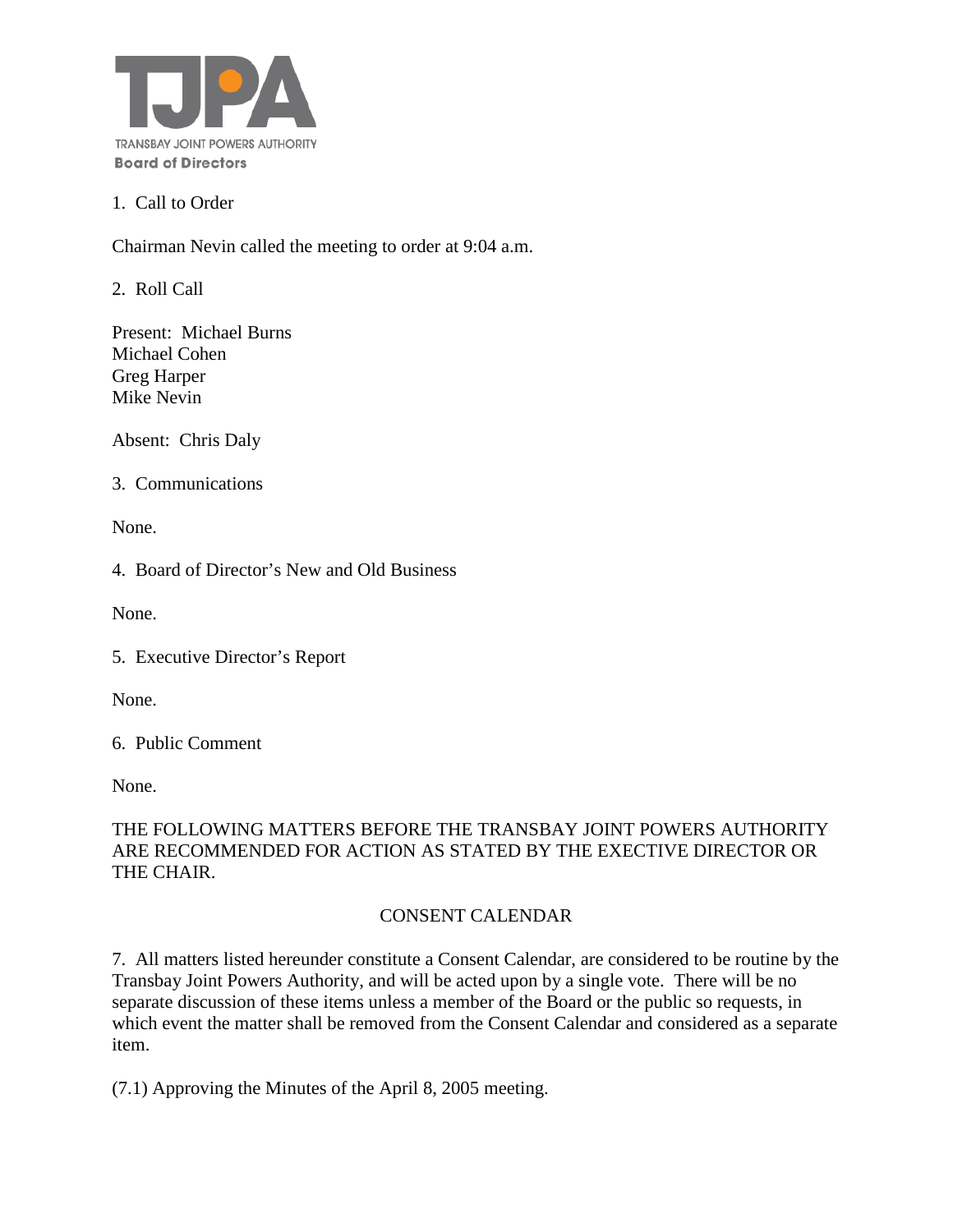

On motion to approve the Consent Calendar:

ADOPTED: AYES – Burns, Cohen, Harper and Nevin

ABSENT – Daly

## REGULAR CALENDAR

8. Authorizing the Executive Director to enter into an agreement with Moscone, Emblidge & Quadra for legal services for a term of three years in an amount not to exceed \$3,000,000.

No public comment.

John Cooper, Deputy City Attorney, presented the staff report and discussed the relationship and role between the City Attorney as the TJPA's legal counsel and the firms.

Exec. Director Ayerdi stated that the TJPA was a separate legal entity from the City and County of San Francisco with a complex project. Given the past history and conflicts, it is in the best interests of the Authority to have separate counsel.

Director Cohen offered an amendment to the resolution that would require any Request of Services (RFS) above a certain amount to return to the TJPA Board for approval in advance.

Exec. Director Ayerdi replied that legal services were going to be intensive and had already commenced. She stated that she would not recommend the amendment given the intensity of the legal work.

Director Cohen clarified that his amendment would allow the Board to keep track of where the activity was and would insure that the Board was kept informed of the status of the contract.

Director Harper commented that the number would just be a trigger amount and that staff could request an RFS in any amount they needed.

Director Cohen agreed that the Exec. Director should feel free to bring larger amounts to the Board for approval and suggested that \$150,000 be the trigger amount.

The amendment to the resolution requiring any RFS over \$150,000 to be approved by the TJPA Board in advance was accepted without objection by the Board.

#### RESOLUTION 05-007

On motion to approve as amended: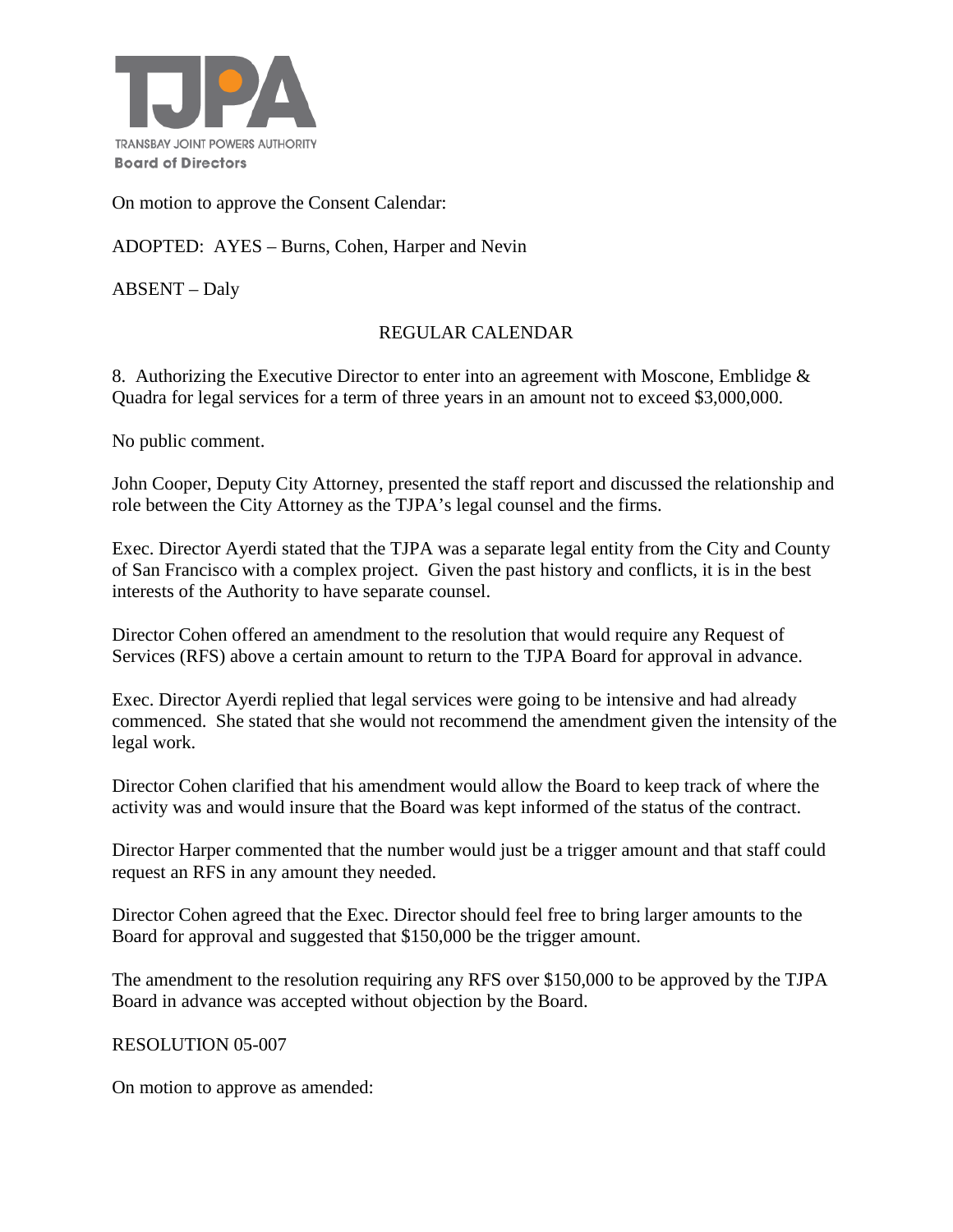

ADOPTED: AYES – Burns, Cohen, Harper and Nevin

ABSENT – Daly

#### CLOSED SESSION

1. Call to Order

Chairman Nevin called the closed session to order at 9:30 a.m.

2. Roll Call

Present: Michael Burns Michael Cohen Greg Harper Mike Nevin

Absent: Chris Daly

3. Pursuant to Government Code Section 54956.9(a), the Transbay Joint Powers Authority Board of Directors will meet in closed session to discuss attorney-client matters in the following case:

CONFERENCE WITH LEGAL COUNSEL - Existing Litigation:

Myers Natoma Venture, LLC and Myers Development Company vs. Transbay Joint Powers Authority, et al., Superior Ct. #504-363 and South Beach SOMA Coalition vs. City and County of San Francisco, Superior Court #504-366

ADJOURN CLOSED SESSION AND RECONVENE REGULAR MEETING - The closed session was adjourned at 10:10 a.m.

9. Announcement of Closed Session.

Chairman Nevin announced the Board met in closed session for a conference with legal counsel. There was no action taken.

ADJOURN - The meeting was adjourned at 10:11 a.m.